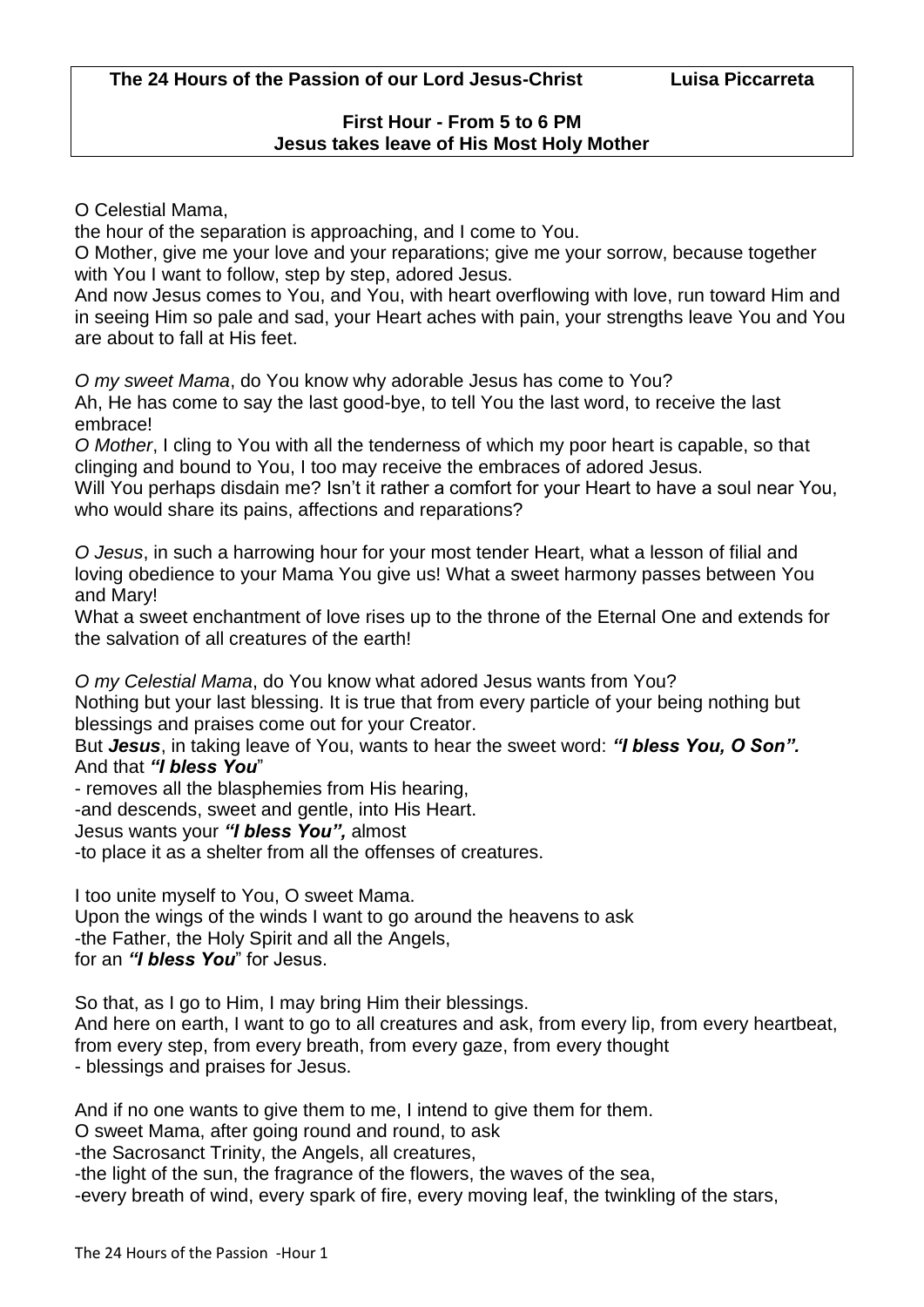- very movement of nature, for an *"I bless You***"**, I come to You and I place all my blessings together with yours. My sweet Mama, I see - that You receive comfort and relief, and -that You offer Jesus all my blessings in reparation for the blasphemies and the maledictions which He receives from creatures.

But as I offer You everything, I hear your trembling voice saying: *"Son, bless me too!"*

O my sweet Love, Jesus, bless me also, together with your Mama. Bless my thoughts, my heart, my hands, my works, my steps, and with your Mother, all creatures.

*O my Mother*, in looking at the face of sorrowful Jesus, pale, sad, harrowing, -the memory of the pains which He is about to suffer awakens in You.

You foresee -His face covered with spit and You bless it, -His head pierced by the thorns, -His eyes blinded, -His body tortured by the scourges, -His hands and feet pierced by the nails.

And wherever He is about to go, You follow Him with your blessings.

And I too will follow Him together with You.

When Jesus is struck by the scourges, crowned with thorns, slapped, pierced by the nails, everywhere He will find my *"I bless You*" together with yours.

*O Jesus, O Mother*, I compassionate You.

Immense is your pain in these last moments.

The Heart of one seems to tear the Heart of the other.

O Mother, snatch my heart from the earth and bind it tightly to Jesus.

So that, clinging to Him, I may share in His pains.

And as You cling to each other, as You embrace,

as You exchange the last glances, the last kisses,

-being in-between your two Hearts,

may I receive your last kisses, your last embraces.

Don't You see that I cannot be without You, in spite of my misery and my coldness? *Jesus, Mama*, keep me close to You

Give me your love, your Will.

Dart through my poor heart, hold me tightly in your arms.

## *And together with You, O sweet Mother, I want to follow, step by step, adored Jesus, with the intention of giving Him comfort, relief, love and reparation for all.*

O Jesus, together with your Mama,

*I kiss your left foot*, asking You to forgive me and all creatures,

for all the times we have not walked toward God.

*I kiss your right foot*: forgive me and all for all the times we have not followed the perfection You wanted from us.